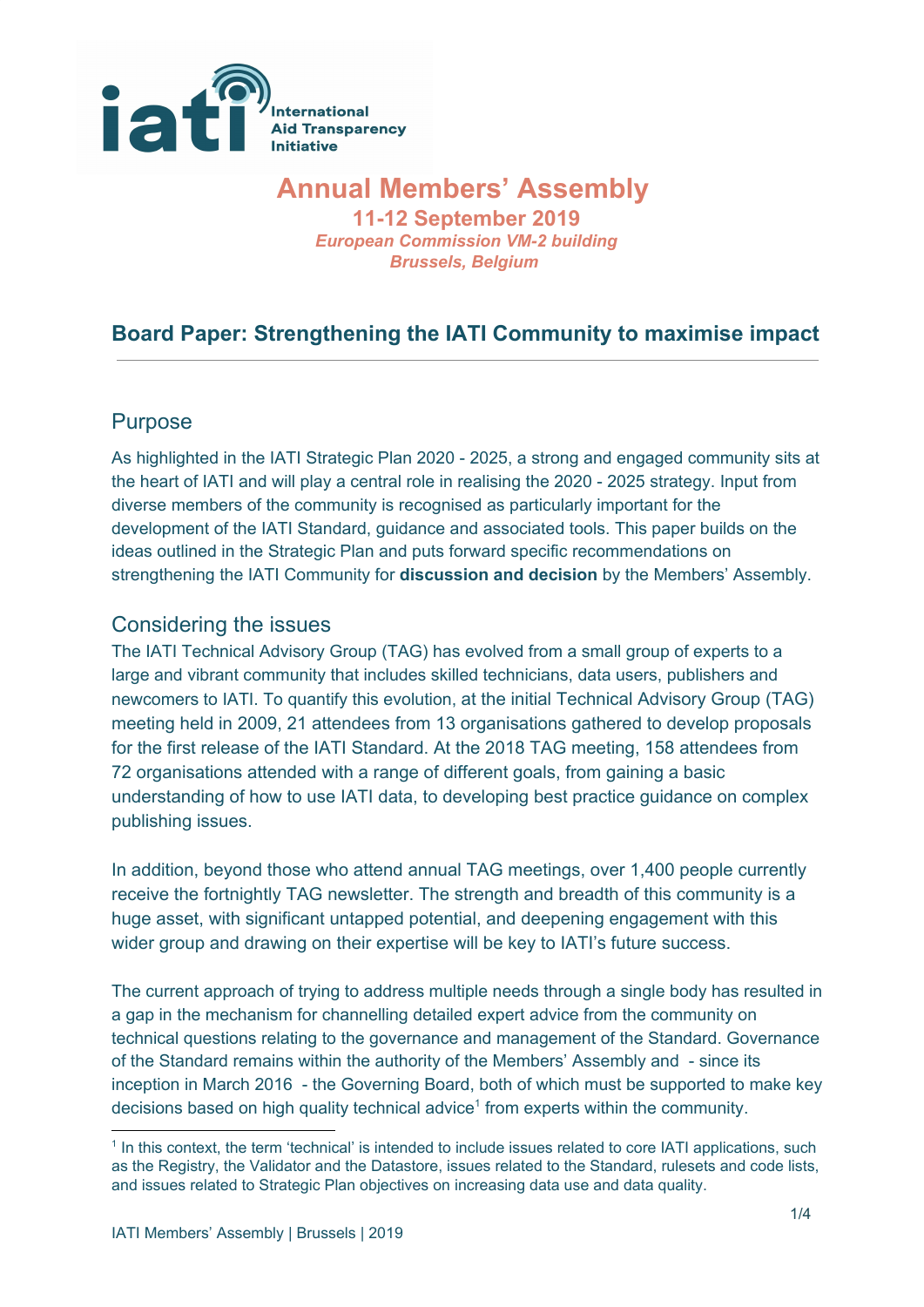## Developing options

The Board had an informal discussion on future options at the 2018 TAG meeting. This question was also discussed at a Technical Workshop in Copenhagen in June 2019, as part of a series of consultations with different stakeholder groups on the draft Strategic Plan. These discussions have informed the proposals outlined below, which seek to build on the successful elements of the TAG by separating and strengthening both aspects of its current role - **knowledge sharing** between members of the community and the provision of **advice on specific issues** by community experts.

In order to address the issues identified here, a joint approach is recommended through the establishment of Communities of Practice and Working Groups.

# *Communities of Practice (COPs)*

COPs offer a structured way to share knowledge and experience, and in the context of IATI would allow users and publishers to come together via meetings, webinars and online spaces to discuss areas of mutual interest and learning. COPs could be established to address specific needs of humanitarian actors, developers, or CSOs sharing their experiences on mandatory publishing. The focus and nature of these groups would be determined by their members, and some may come together for specific time-bound activities while others may be ongoing.

COPs are largely self-organising, and in the context of IATI, would build on the success of the mini-TAG model. Light-touch coordination would help to avoid a proliferation of overlapping initiatives. Groups would require a mandate from the Board if they wished to apply for IATI funding or Secretariat support.

A community manager may be appointed to play a role in providing support across all COPs, ensuring that the learning and experience in each COP is shared with the wider community.

#### *Working Groups (WGs)*

In addition to COPs, **Working Groups** could be mandated by either the MA or the Board on issues requiring advice from technical experts. These WGs would be specific and time-bound - for example a WG could be established to advise on specific areas of development within the Standard, or improvements to different parts of IATI's technical infrastructure. There are successful precedents for this approach, including the Data Use Task Force, the 2018 Technical Audit group, and the Sustainable Development Goals Reference Group which brought together several members of the community and the Secretariat to develop guidance on how to publish and use data on the SDGs.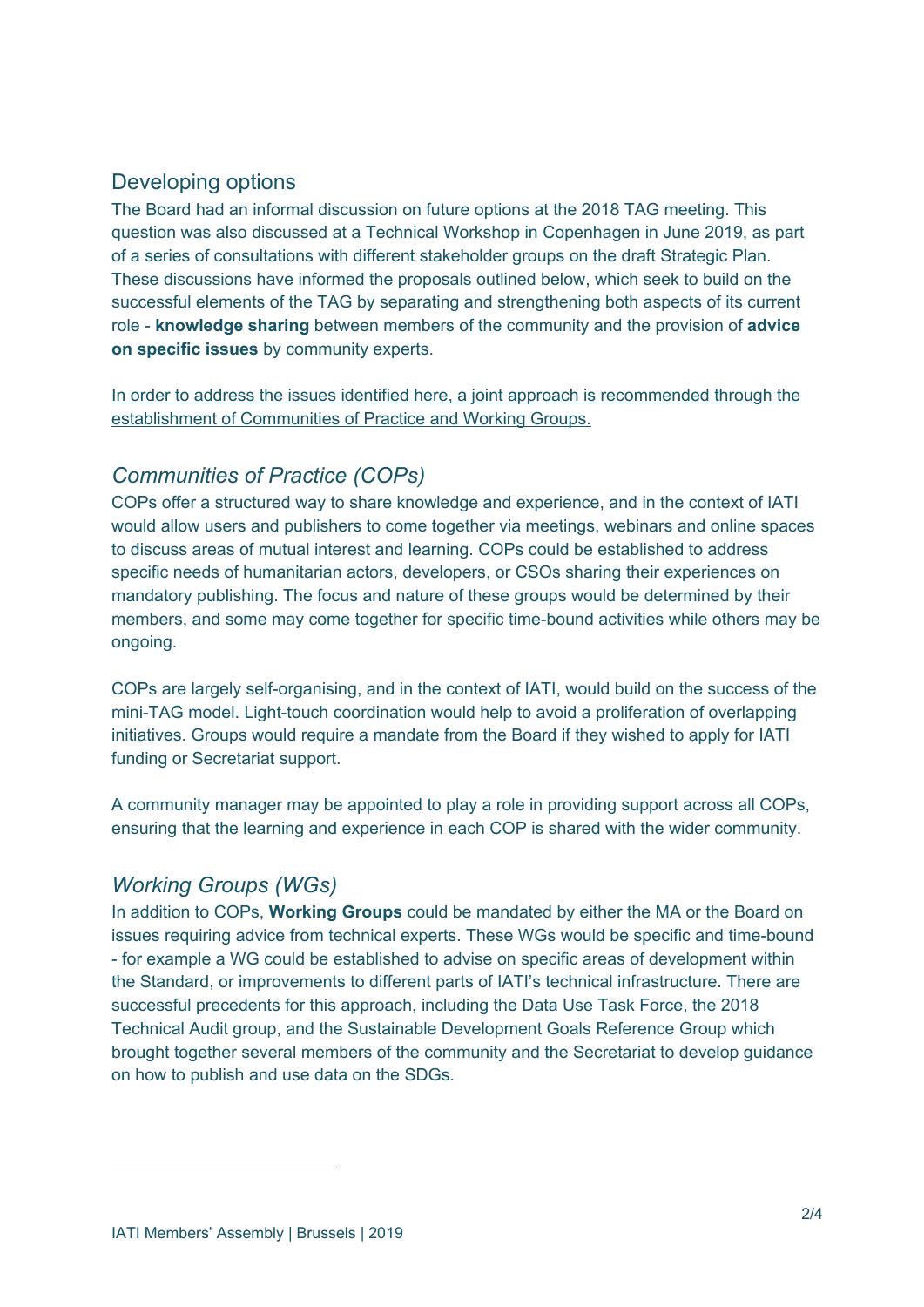## Board Proposal

In summary, this paper proposes that the Technical Advisory Group (TAG) becomes the **IATI Community**, with its activities taken forward through a combination of **Communities of Practice** to strengthen mutual learning and **Working Groups** to draw on the expertise of the community to advise the Board and the Members' Assembly on specific technical issues. The Governing Board will continue its oversight of WGs and COPs as well as the technical work of the Secretariat through its focal point arrangement, and this will be formalised through an amendment to IATI's Standard Operating Procedures.

The detailed proposals are as follows:

- 1. The model of joint learning and sharing through COPs is formalised, to strengthen the IATI Community, and provide ways for community members with shared interests to support each other.
- 2. Members of the community are encouraged to form COPs, which will as appropriate be given space and resources on IATI platforms and at IATI events in order to meet, discuss and share their insights with the wider community. COPs may also be created by the Secretariat to meet identified needs, for example the information needs of new publishers.
- 3. In addition, Working Groups (WGs) are established on specific issues that require input from technical experts. These groups would be mandated by either the MA or the Board and their terms of reference and membership approved by the Board, ensuring there is a good balance of technical expertise with representation from different parts of the IATI Community. These WGs would be advisory in nature and they would report to the IATI Board, with appropriate budget and Secretariat support provided to assist them in carrying out their work.
- 4. The roles of the Board's 'technical focal points' are formally recognised through an amendment to IATI's SOPs, to ensure ongoing oversight of the technical team's work at Board level. While the evolution of the TAG into the IATI Community would make the role of the TAG Chair redundant, it is proposed to maintain the current technically-focused seat on the Board elected by the broader IATI Community. This approach could serve to promote deeper engagement across the community, and may be combined with a move towards formal registration of IATI community members.
- 5. In place of an annual TAG meeting, IATI should consider trialling an annual IATI conference as a new event which would serve to bring together the whole IATI Community. There would be space at this event for Communities of Practice and Working Groups to meet, and the Members' Assembly could continue as a members-only segment of this annual conference.